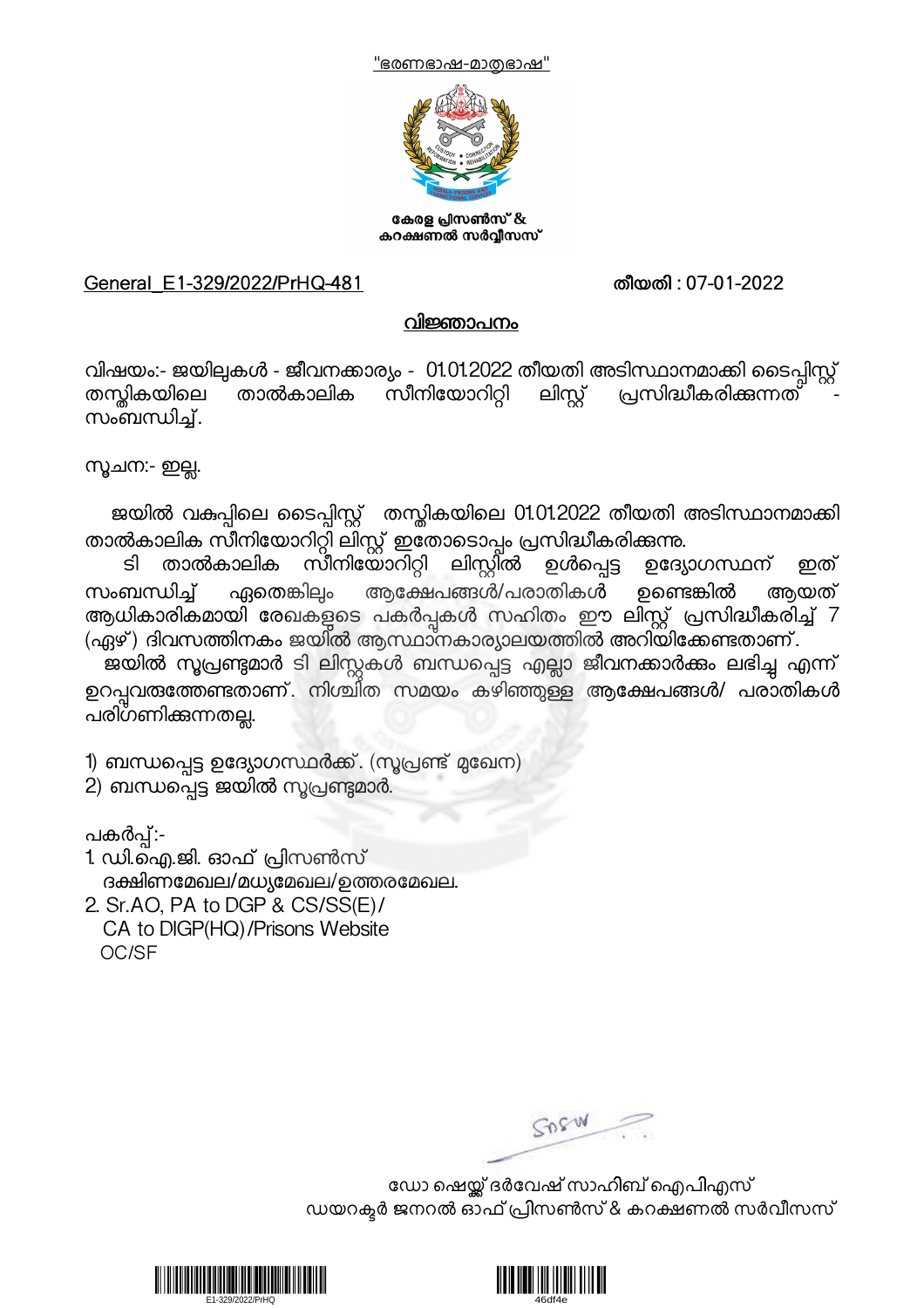

General\_E1-329/2022/PrHQ-404 Dated : 07-01-2022

## **PROVISIONAL SENIORITY LIST OF TYPISTS IN THE PRISONS DEPARTMENT AS ON 01/01/2022**

Sanctioned strength : 19 Nos Fair Copy Superintendent : 1 No. Sel.Gr./Sr.Gr/UD/LD : 18 Nos Selection Grade Typist: 4 Nos. Senior Grade Typist: 4 U.D.Typists: 5 Nos L.D.Typists: 5 Nos.

Supernumerary appointment - 1 No

| Sl.<br>No. | Name, Designation & Present<br>Instituion                                            | Date of<br>birth | Qualification                                                                                                                                               | Date of advice appointment appointment | Date of<br>in Jail Dept. | Date of<br>present post | Remarks |
|------------|--------------------------------------------------------------------------------------|------------------|-------------------------------------------------------------------------------------------------------------------------------------------------------------|----------------------------------------|--------------------------|-------------------------|---------|
| 1          | T.K.Shobha,<br>Faircopy Superintendent,<br>Prisons Headquarters.                     |                  | P.D.C., Typewriting<br>01/06/1968 English & Malayalam $(H)$<br>of K.G.T.E.                                                                                  | 06/02/2003                             |                          | 28/02/2003 07/10/2019   | Nil     |
| 2          | K.Pramod Kumar,<br>Selection Grade Typist,<br>DIG Office, Kozhikode.                 |                  | B.Com (Co-operation),<br>$16/05/1972$ Typewriting English (H) &<br>Malayalam (L) of K.G.T.E.                                                                | 10/06/2004                             | 14/07/2004 01/02/2011    |                         | Nil     |
| 3          | S.Thara.<br>Selection Grade Typist<br>Prisons Headquarters                           | 21/04/1970       | P.D.C., Typewriting English<br>(H) & Malayalam (L) of<br>K.G.T.E., Computer Data<br>Entry & Console Operation<br>Course, Diploma in<br>Commercial Practice. | 10/04/2008                             | 09/06/2008 01/04/2011    |                         | Nil     |
| 4          | P.K.Vinod,<br>Selection Gr. Typist,<br>Central Prison, Kannur                        | 31/05/1971       | B.A, Typewriting English &<br>Malayalam (L), Computer<br>Wordprocessing of<br>K.G.T.E.                                                                      | 19/04/2008                             | 11/06/2008 19/04/2017    |                         | Nil     |
| 5          | Thabina K.Jacob,<br>Selection Gr. Typist,<br>Central Prison, Viyyur                  | 25/04/1974       | B.Com, Typewriting<br>English & Malayalam (L),<br><b>Computer Wordprocessing</b><br>of K.G.T.E.                                                             | 22/05/2008                             |                          | 18/07/2008 07/10/2019   | Nil     |
| 6          | Beena.P.,<br>Senior Gr. Typist,<br>Open Prison, Cheemeni.                            | 16/05/1978       | Typewriting English &<br>Malayalam (L), Computer<br>Wordprocessing of<br>K.G.T.E.                                                                           | 10/07/2008                             |                          | 14/08/2008 01/04/2016   | Nil     |
| 7          | Jamiah Beegum.K.J.,<br>Senior Gr. Typist,<br>Women's Prison, Kannur                  | 31/05/1982       | SSLC, P.D.C., Typewriting<br>English & Malayalam (H),<br><b>Computer Wordprocessing</b><br>of K.G.T.E.                                                      | 07/02/2009                             |                          | 11/03/2009 01/04/2016   | Nil     |
| 8          | Santhosh<br>Kumar.G,<br>Senior Gr. Typist,<br>Central Prison,<br>Thiruvananthapuram. | 20/05/1970       | SSLC, Proficiency<br>Certificate in Typing, MS<br>Office (Ex-Service) 15 years<br>service as clerk in military.                                             | 08/04/2009                             | 25/05/2009               | 19/04/2017              | Nil     |
| 9          | Sandeep K.P.,<br>Senior Gr. Typist,<br>SICA, Thiruvananthapuram                      | 08/05/1978       | SSLC, Typewriting English<br>& Malayalam (L),<br>Computer Wordprocessing.                                                                                   | 27/06/2009                             |                          | 19/07/2009 07/10/2019   | Nil     |
| 10         | Reshma K.S.,<br>UD.Typist,<br>District Jail, Ernakulam                               | 08/05/1989       | SSLC, Diploma in<br><b>Commercial Practice</b>                                                                                                              | 25/08/2012                             |                          | 19/10/2012 26/05/2016   | Nil     |
|            | Divya N.S.,<br>11 UD Typist,<br>Prisons Headquarters                                 | 19/05/1983       | PDC, Diploma in<br>Commercial Practice,<br>Computer Wordprocessing.                                                                                         | 07/09/2012                             |                          | 29/10/2012 20/08/2016   | Nil     |
|            | Sunija.P.P.,<br>12 UD Typist,<br>Prisons Headquarters                                | 25/05/1976       | BA, Typewriting English<br>(H), Malayalam (H),<br><b>Computer Word Processing</b><br>$(H)$ , DTP                                                            | 26/12/2012                             | 28/01/2013               | 19/04/2017              | Nil     |
|            | Shahna.P.M.,<br>13 UD Typist,<br>DIG Office, Thrissur.                               | 07/01/1982       | PDC, Diploma in Shorthand<br>& Typewriting, Computer<br>Word Processing (L)<br>$\overline{\text{CCT} \cap \text{D} \cap \ldots}$                            | 19/02/2013                             | 12/03/2013               | 19/04/2017              | Nil     |